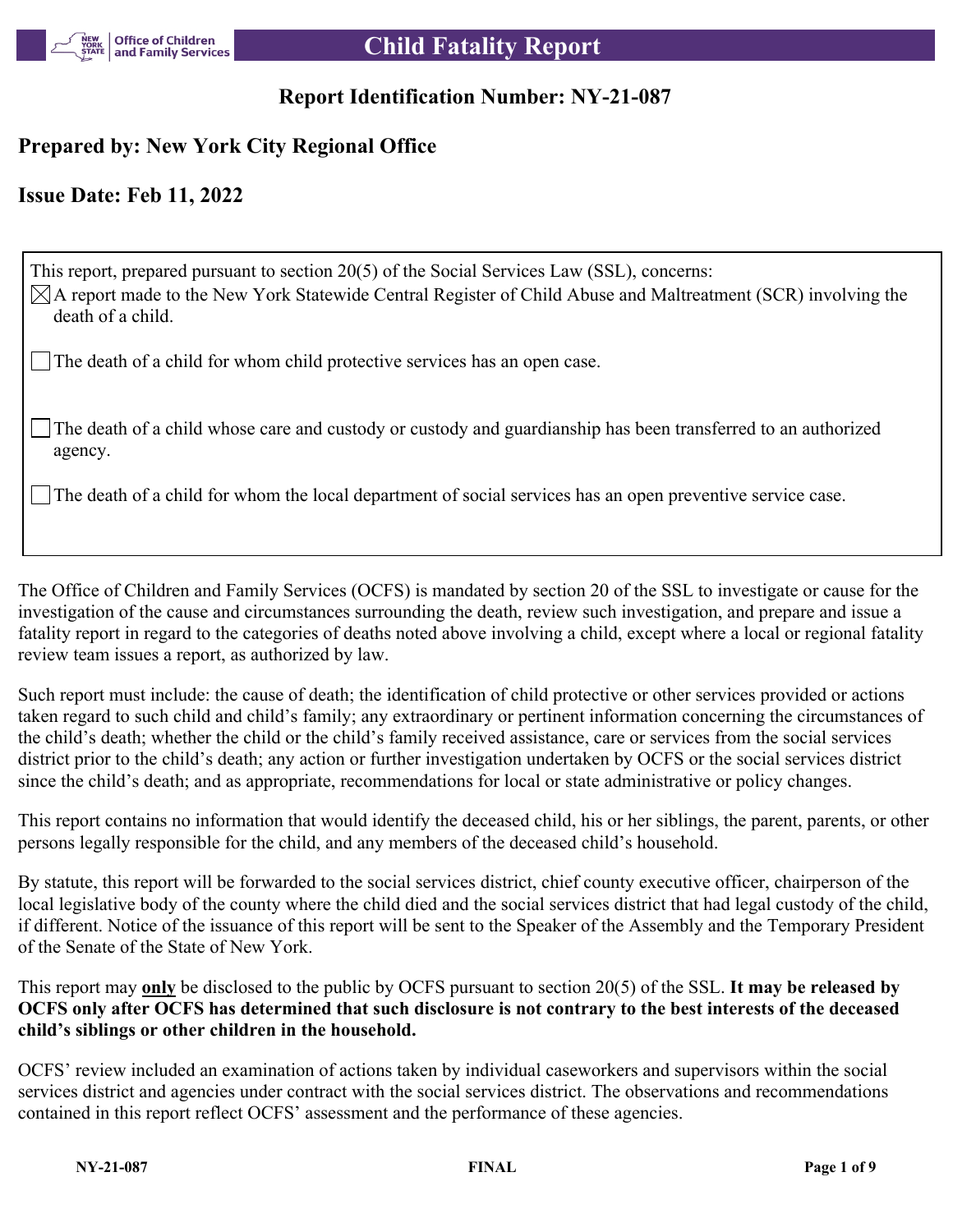

# **Abbreviations**

|                                                             | <b>Relationships</b>                                                  |                                       |
|-------------------------------------------------------------|-----------------------------------------------------------------------|---------------------------------------|
| <b>BM-Biological Mother</b>                                 | <b>SM-Subject Mother</b>                                              | SC-Subject Child                      |
| <b>BF-Biological Father</b>                                 | SF-Subject Father                                                     | OC-Other Child                        |
| MGM-Maternal Grand Mother                                   | <b>MGF-Maternal Grand Father</b>                                      | FF-Foster Father                      |
| PGM-Paternal Grand Mother                                   | PGF-Paternal Grand Father                                             | DCP-Day Care Provider                 |
| MGGM-Maternal Great Grand Mother                            | MGGF-Maternal Great Grand Father                                      | PGGF-Paternal Great Grand Father      |
| PGGM-Paternal Great Grand Mother                            | MA/MU-Maternal Aunt/Maternal Uncle PA/PU-Paternal Aunt/Paternal Uncle |                                       |
| <b>FM-Foster Mother</b>                                     | <b>SS-Surviving Sibling</b>                                           | <b>PS-Parent Sub</b>                  |
| CH/CHN-Child/Children                                       | <b>OA-Other Adult</b>                                                 |                                       |
|                                                             | Contacts                                                              |                                       |
| <b>LE-Law Enforcement</b>                                   | <b>CW-Case Worker</b>                                                 | CP-Case Planner                       |
| Dr.-Doctor                                                  | ME-Medical Examiner                                                   | <b>EMS-Emergency Medical Services</b> |
| DC-Day Care                                                 | FD-Fire Department                                                    | <b>BM-Biological Mother</b>           |
| <b>CPS-Child Protective Services</b>                        |                                                                       |                                       |
|                                                             | <b>Allegations</b>                                                    |                                       |
| <b>FX-Fractures</b>                                         | <b>II-Internal Injuries</b>                                           | L/B/W-Lacerations/Bruises/Welts       |
| S/D/S-Swelling/Dislocation/Sprains                          | C/T/S-Choking/Twisting/Shaking                                        | B/S-Burns/Scalding                    |
| P/Nx-Poisoning/ Noxious Substance                           | <b>XCP-Excessive Corporal Punishment</b>                              | PD/AM-Parent's Drug Alcohol Misuse    |
| CD/A-Child's Drug/Alcohol Use                               | <b>LMC-Lack of Medical Care</b>                                       | <b>EdN-Educational Neglect</b>        |
| <b>EN-Emotional Neglect</b>                                 | <b>SA-Sexual Abuse</b>                                                | M/FTTH-Malnutrition/Failure-to-thrive |
| IF/C/S-Inadequate Food/ Clothing/<br>Shelter                | <b>IG-Inadequate Guardianship</b>                                     | LS-Lack of Supervision                |
| Ab-Abandonment                                              | OTH/COI-Other                                                         |                                       |
|                                                             | <b>Miscellaneous</b>                                                  |                                       |
| <b>IND-Indicated</b>                                        | UNF-Unfounded                                                         | SO-Sexual Offender                    |
| Sub-Substantiated                                           | Unsub-Unsubstantiated                                                 | <b>DV-Domestic Violence</b>           |
| LDSS-Local Department of Social                             | <b>ACS-Administration for Children's</b>                              | NYPD-New York City Police             |
| Service                                                     | Services                                                              | Department                            |
| PPRS-Purchased Preventive<br><b>Rehabilitative Services</b> | TANF-Temporary Assistance to Needy<br>Families                        | FC-Foster Care                        |
| MH-Mental Health                                            | <b>ER-Emergency Room</b>                                              | <b>COS-Court Ordered Services</b>     |
| <b>OP-Order of Protection</b>                               | <b>RAP-Risk Assessment Profile</b>                                    | FASP-Family Assessment Plan           |
| <b>FAR-Family Assessment Response</b>                       | Hx-History                                                            | Tx-Treatment                          |
| <b>CAC-Child Advocacy Center</b>                            | PIP-Program Improvement Plan                                          | yo-year(s) old                        |
| <b>CPR-Cardiopulmonary Resuscitation</b>                    | ASTO-Allowing Sex Abuse to Occur                                      |                                       |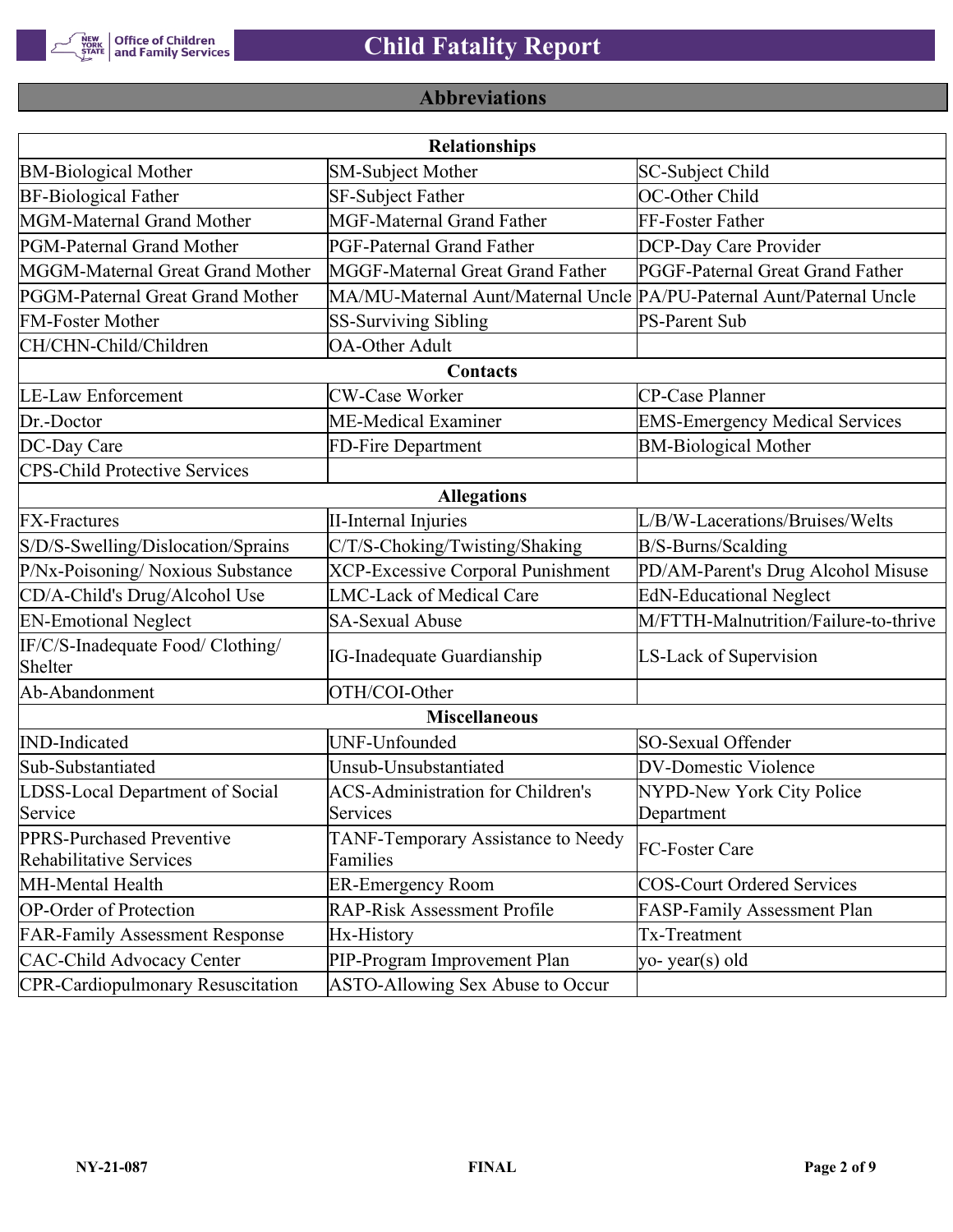#### **Case Information**

**Report Type:** Child Deceased **Jurisdiction:** Bronx **Date of Death:** 06/27/2021

**Age:** 1 month(s) **Gender:** Female **Initial Date OCFS Notified:** 08/13/2021

**Presenting Information**

On 8/13/21, the SCR registered a report which alleged on 7/13/21, the 1-month-old female subject child passed away for unknown reasons while under the care of the mother. Prior to her death, the infant was an otherwise healthy child. The report further alleged the mother continues to smoke marijuana to impairment while caring for the now fourmonth-old twin surviving sibling, and when the mother is under the influence, she overfeeds the sibling until she throws up. As of 8/13/21, the mother's marijuana usage was daily. It was unknown if the four-month-old, sustained any injuries.

#### **Executive Summary**

This fatality report concerns the death of a 1-month-old female subject child (SC) who died on 6/27/21. The SC died while in the hospital; therefore, an autopsy was not completed by the ME. Medical personnel from the hospital reported the cause of death was transposition of the grade arteries, potentially fatal heart malformation and the manner of death was natural.

At the time of the incident, the SC resided in a NYC Department of Homeless Services shelter apartment with her mother and her twin sister. The father resided elsewhere and was not involved in the children's lives due to incidents of DV involving the mother. The parents had no other children. The mother was not known to ACS prior to this incident.

According to ACS' case documentation, on 6/27/21 prior to the SC's death, the mother observed the SC's mouth move in a "weird manner". The mother called 911. EMS responded to the home and transported the SC to the hospital where she was pronounced dead at 4:45PM on the same day. ACS addressed the concerns of the report with medical providers and learned the child's death was due to the medical condition.

Law enforcement reported there was no arrest and no suspicion of criminality on the part of the mother.

ACS visited the home where the surviving sibling resided with her mother. ACS documented the home had proper sleep accommodation and adequate food provisions. There were no safety concerns noted.

On 10/12/21, ACS unsubstantiated all allegations of the children by the mother on the basis of no credible evidence.

### **Findings Related to the CPS Investigation of the Fatality**

**Safety Assessment:**

 **Was sufficient information gathered to make the decision recorded on the:**

| <b>O</b> Approved Initial Safety Assessment?                | Yes. |
|-------------------------------------------------------------|------|
| $\circ$ Safety assessment due at the time of determination? | Yes. |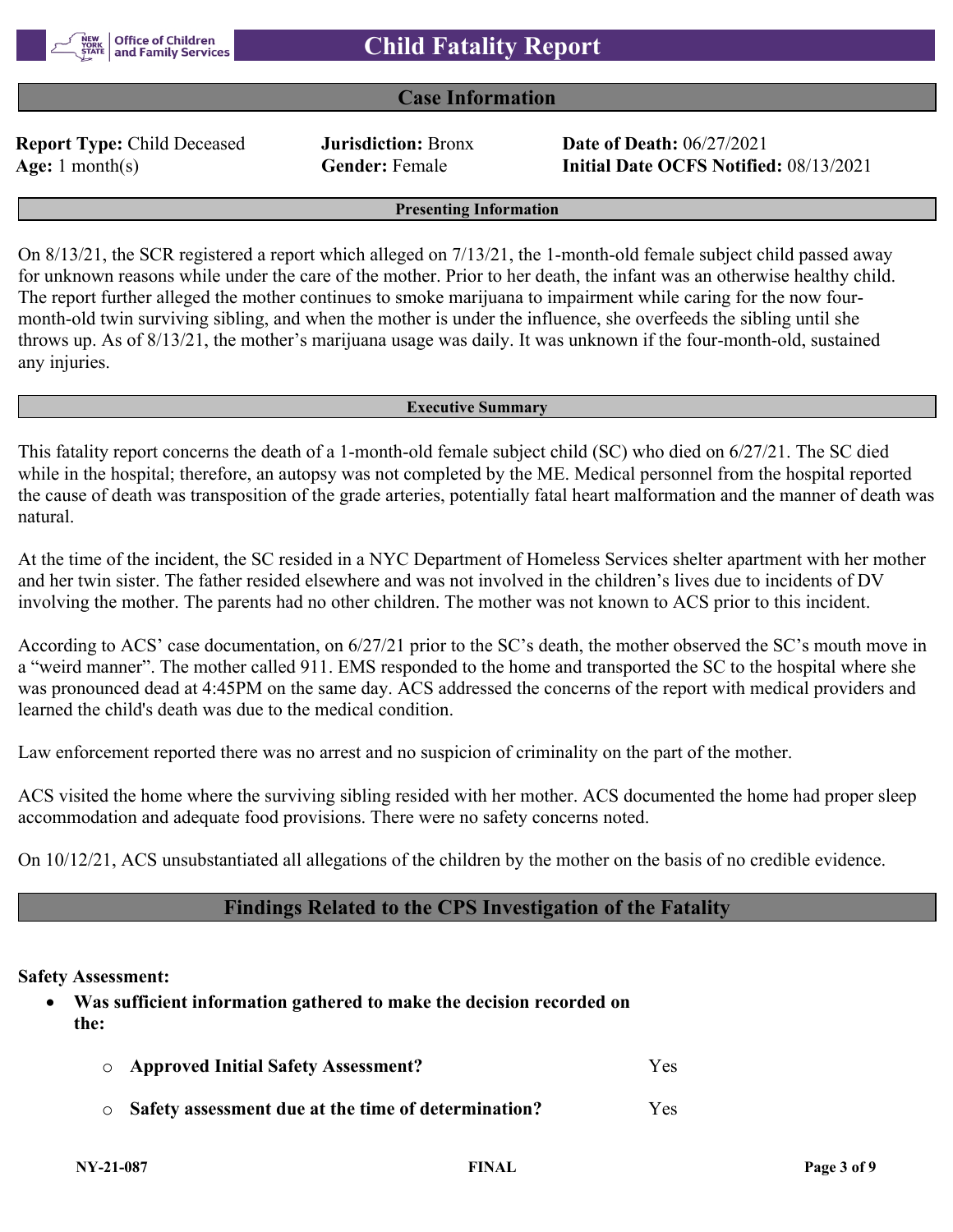

| Did child have supervision at time of incident leading to death? Yes |
|----------------------------------------------------------------------|
| At time of incident was supervisor impaired? Not impaired.           |
| At time of incident supervisor was:                                  |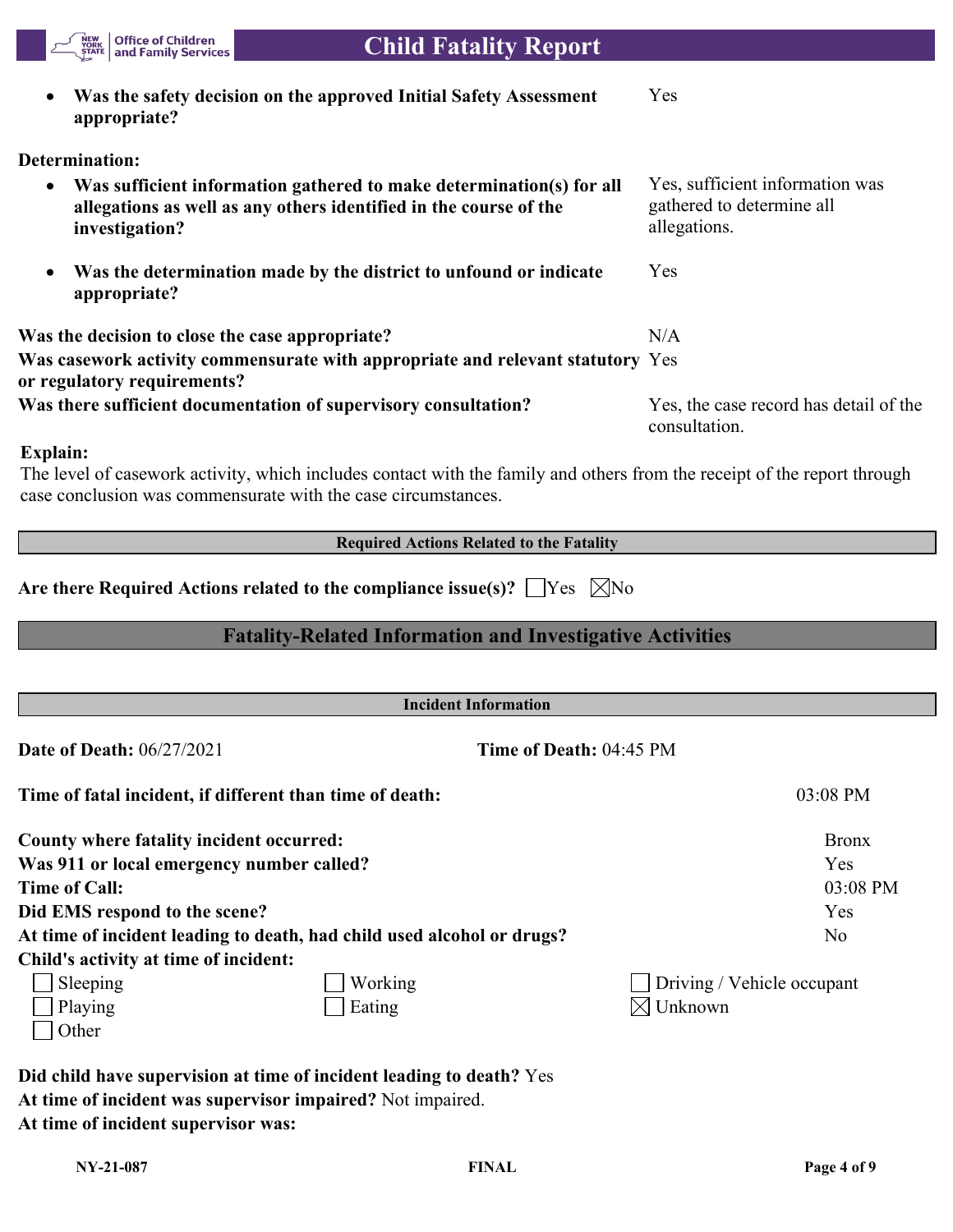

Distracted Absent

Asleep  $\boxtimes$  Other: **The mother was alert.** 

#### **Total number of deaths at incident event:**

**Children ages 0-18:** 1

**Adults:** 0

#### **Household Composition at time of Fatality**

| Household                  | <b>Relationship</b> | Role                | Gender | Age            |
|----------------------------|---------------------|---------------------|--------|----------------|
| Deceased Child's Household | Deceased Child      | Alleged Victim      | Female | $\ln$ Month(s) |
| Deceased Child's Household | Mother              | Alleged Perpetrator | Female | $22$ Year(s)   |
| Deceased Child's Household | Sibling             | Alleged Victim      | Female | $\ln$ Month(s) |

#### **LDSS Response**

Upon receipt of the SCR report on 8/13/21, ACS initiated an investigation by contacting LE officers who had investigated the child's death on 6/27/21. ACS also interviewed the mother, hospital staff, ADA, father, and MGP. ACS learned the SC's death was related to a heart condition and the manner of death was natural. ACS also learned the SS also has a medical condition which requires ongoing medical care. The mother was keeping medical appointments and the next medical was scheduled for 9/2/21. The sibling's immunizations were up to date. ACS also established the SS was meeting her developmental milestones and appeared free of marks and or bruises indicative of abuse or maltreatment.

The mother continued to meet the basic needs of the SS and was being supported by the maternal grandparents. Throughout the investigation, the mother had not been observed under the influence of marijuana. She had accepted and was engaged in preventive services. The mother remained compliant with the rules of the shelter.

On 10/12/21, ACS unsubstantiated the DOA/Fatality and IG of the SC by the mother and unsubstantiated the IG and PD/AM of the surviving sibling by the mother citing no credible evidence was found to support the substantiation of the allegations.

The case remained open for services as of the writing of this report.

**Official Manner and Cause of Death**

**Official Manner:** Natural **Primary Cause of Death:** From a medical cause **Person Declaring Official Manner and Cause of Death:** Hospital physician

**Multidisciplinary Investigation/Review**

### **Was the fatality investigation conducted by a Multidisciplinary Team (MDT)?**Yes

**Was the fatality referred to an OCFS approved Child Fatality Review Team?**No

**Comments:** There is no OCFS approved Child Fatality Review Team in the NYC region.

#### **SCR Fatality Report Summary**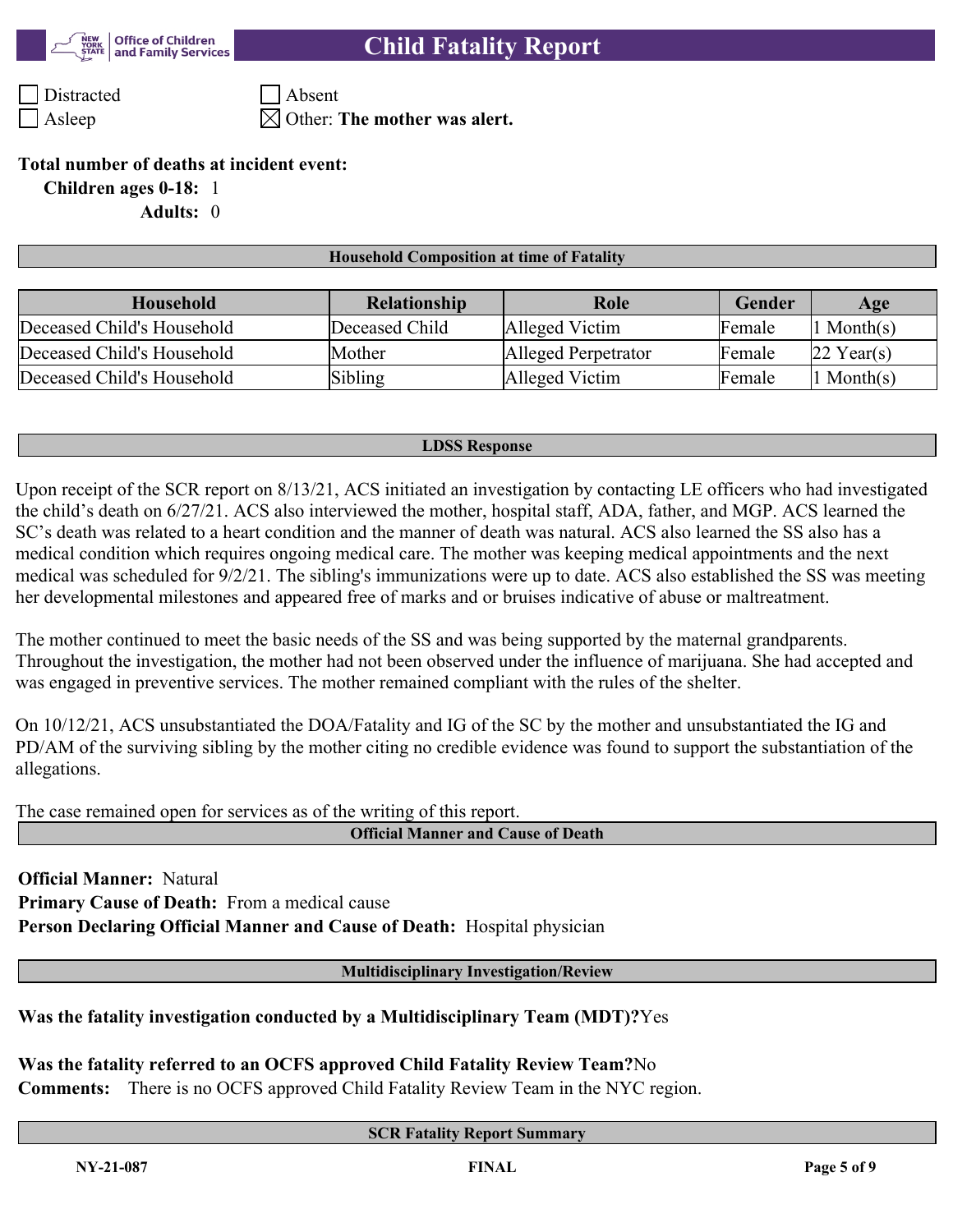

# **Child Fatality Report**

| <b>Alleged Victim(s)</b>                                                 | <b>Alleged Perpetrator(s)</b>          | Allegation(s)                    | <b>Allegation</b><br><b>Outcome</b> |
|--------------------------------------------------------------------------|----------------------------------------|----------------------------------|-------------------------------------|
| 059501 - Deceased Child, Female, 1<br>Mons                               | 059503 - Mother, Female, 22<br>Year(s) | DOA / Fatality                   | Unsubstantiated                     |
| 059501 - Deceased Child, Female, 1<br>Mons                               | 059503 - Mother, Female, 22<br>Year(s) | Inadequate Guardianship          | Unsubstantiated                     |
| $ 059502 - Sibling$ , Female, 1 Month(s) $ 059503 - Mother$ , Female, 22 | Year(s)                                | Inadequate Guardianship          | Unsubstantiated                     |
| $ 059502 - Sibling$ , Female, 1 Month(s) $ 059503 - Mother$ , Female, 22 | Year(s)                                | Parents Drug / Alcohol<br>Misuse | Unsubstantiated                     |

#### **CPS Fatality Casework/Investigative Activities**

|                                                                                                                                                                           | Yes         | N <sub>0</sub> | N/A         | <b>Unable to</b><br><b>Determine</b> |
|---------------------------------------------------------------------------------------------------------------------------------------------------------------------------|-------------|----------------|-------------|--------------------------------------|
| All children observed?                                                                                                                                                    | $\boxtimes$ |                |             |                                      |
| When appropriate, children were interviewed?                                                                                                                              |             |                | $\times$    |                                      |
| Alleged subject(s) interviewed face-to-face?                                                                                                                              | $\times$    |                |             |                                      |
| All 'other persons named' interviewed face-to-face?                                                                                                                       | $\boxtimes$ |                |             |                                      |
| Contact with source?                                                                                                                                                      | $\boxtimes$ |                |             |                                      |
| All appropriate Collaterals contacted?                                                                                                                                    | $\boxtimes$ |                |             |                                      |
| Was a death-scene investigation performed?                                                                                                                                |             |                | $\boxtimes$ |                                      |
| Was there discussion with all parties (youth, other household members,<br>and staff) who were present that day (if nonverbal, observation and<br>comments in case notes)? | $\boxtimes$ |                |             |                                      |
| Coordination of investigation with law enforcement?                                                                                                                       | $\boxtimes$ |                |             |                                      |
| Was there timely entry of progress notes and other required<br>documentation?                                                                                             | $\times$    |                |             |                                      |

### **Fatality Safety Assessment Activities**

|                                                                                                                                                 | Yes      | N <sub>0</sub> | N/A | <b>Unable to</b><br><b>Determine</b> |
|-------------------------------------------------------------------------------------------------------------------------------------------------|----------|----------------|-----|--------------------------------------|
| Were there any surviving siblings or other children in the household?                                                                           | $\times$ |                |     |                                      |
| Was there an adequate assessment of impending or immediate danger to surviving siblings/other children in the<br>household named in the report: |          |                |     |                                      |
| Within 24 hours?                                                                                                                                | $\times$ |                |     |                                      |
| At 7 days?                                                                                                                                      | $\times$ |                |     |                                      |
| At 30 days?                                                                                                                                     | $\times$ |                |     |                                      |
| Was there an approved Initial Safety Assessment for all surviving<br>siblings/ other children in the household within 24 hours?                 |          |                |     |                                      |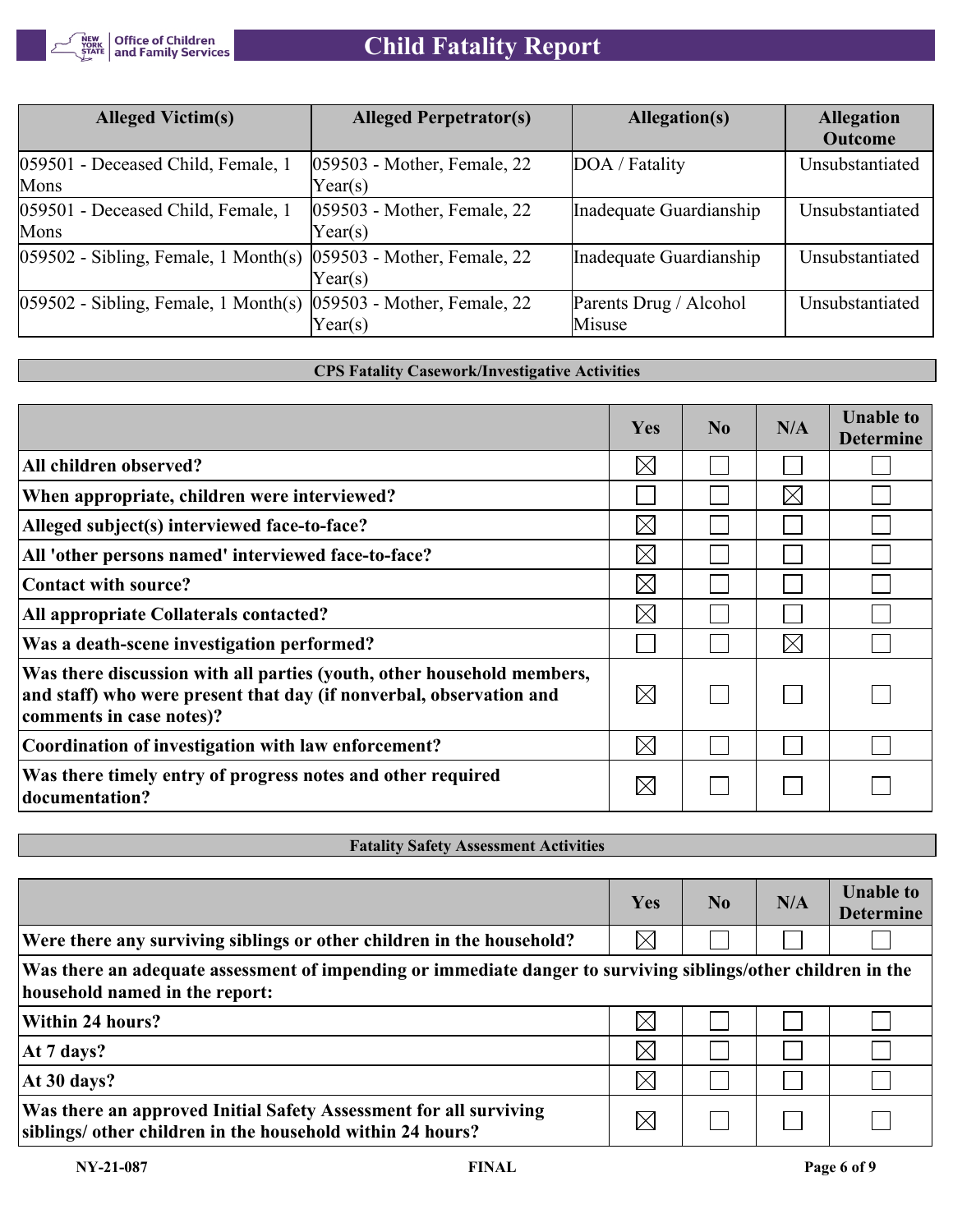

| Are there any safety issues that need to be referred back to the local<br>district?                                                                                                                                                        |  |  |
|--------------------------------------------------------------------------------------------------------------------------------------------------------------------------------------------------------------------------------------------|--|--|
|                                                                                                                                                                                                                                            |  |  |
| When safety factors were present that placed the surviving siblings/other<br>children in the household in impending or immediate danger of serious<br>harm, were the safety interventions, including parent/caretaker actions<br>adequate? |  |  |

**Fatality Risk Assessment / Risk Assessment Profile**

#### $Yes$  **No N/A Unable to Determine**  $\boxtimes$ **Was the risk assessment/RAP adequate in this case?**  $\sim$ **During the course of the investigation, was sufficient information**   $\boxtimes$ **gathered to assess risk to all surviving siblings/other children in the**   $\mathbf{I}$  $\mathbf{I}$ **household?**  $\boxtimes$ **Was there an adequate assessment of the family's need for services?**  $\Box$  $\sim$  $\mathbf{L}$ **Did the protective factors in this case require the LDSS to file a petition**   $\Box$  $\boxtimes$  $\mathbb{R}^2$  $\Box$ **in Family Court at any time during or after the investigation? Were appropriate/needed services offered in this case**  $\times$ **Explain:** The mother enrolled in preventive services.

#### **Placement Activities in Response to the Fatality Investigation**

|                                                                                                                                                                                                       | Yes | N <sub>0</sub> | N/A | <b>Unable to</b><br><b>Determine</b> |
|-------------------------------------------------------------------------------------------------------------------------------------------------------------------------------------------------------|-----|----------------|-----|--------------------------------------|
| Did the safety factors in the case show the need for the surviving<br>siblings/other children in the household be removed or placed in foster<br>care at any time during this fatality investigation? |     | $\boxtimes$    |     |                                      |
| Were there surviving children in the household that were removed either<br>as a result of this fatality report / investigation or for reasons unrelated<br>to this fatality?                          |     | $\boxtimes$    |     |                                      |
| <b>Explain as necessary:</b><br>No removal was necessary.                                                                                                                                             |     |                |     |                                      |

#### **Legal Activity Related to the Fatality**

**Was there legal activity as a result of the fatality investigation?** There was no legal activity.

#### **Services Provided to the Family in Response to the Fatality**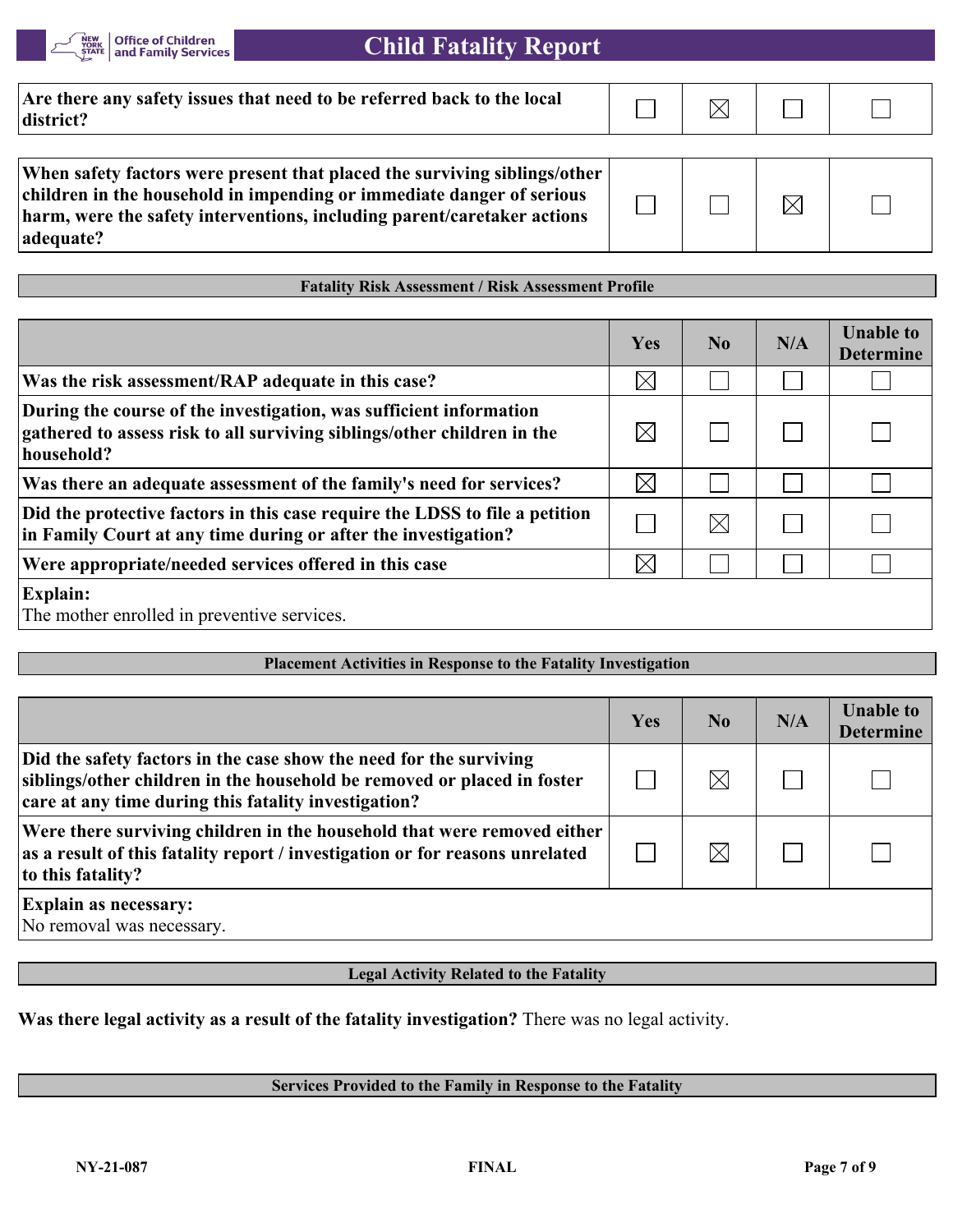

| Office of Children<br>| and Family Services

# **Child Fatality Report**

| <b>Services</b>                      | <b>Provided</b><br><b>After</b><br><b>Death</b> | Offered,<br>but<br><b>Refused</b> | Offered,<br><b>Unknown</b><br>if Used | <b>Not</b><br><b>Offered</b> | <b>Needed</b><br>but<br><b>Unavailable</b> | N/A         | <b>CDR</b><br><b>Lead to</b><br><b>Referral</b> |
|--------------------------------------|-------------------------------------------------|-----------------------------------|---------------------------------------|------------------------------|--------------------------------------------|-------------|-------------------------------------------------|
| <b>Bereavement counseling</b>        | $\boxtimes$                                     |                                   |                                       |                              |                                            |             |                                                 |
| <b>Economic support</b>              | $\boxtimes$                                     |                                   |                                       |                              |                                            |             |                                                 |
| <b>Funeral arrangements</b>          | $\boxtimes$                                     |                                   |                                       |                              |                                            |             |                                                 |
| <b>Housing assistance</b>            | $\boxtimes$                                     |                                   |                                       |                              |                                            |             |                                                 |
| <b>Mental health services</b>        |                                                 | $\boxtimes$                       |                                       |                              |                                            |             |                                                 |
| <b>Foster care</b>                   |                                                 |                                   |                                       |                              |                                            | $\boxtimes$ |                                                 |
| <b>Health care</b>                   | $\boxtimes$                                     |                                   |                                       |                              |                                            |             |                                                 |
| <b>Legal services</b>                |                                                 |                                   |                                       |                              |                                            | $\boxtimes$ |                                                 |
| <b>Family planning</b>               |                                                 |                                   |                                       |                              |                                            | $\boxtimes$ |                                                 |
| <b>Homemaking Services</b>           |                                                 |                                   |                                       |                              |                                            | $\boxtimes$ |                                                 |
| <b>Parenting Skills</b>              | $\boxtimes$                                     |                                   |                                       |                              |                                            |             |                                                 |
| <b>Domestic Violence Services</b>    |                                                 | $\boxtimes$                       |                                       |                              |                                            |             |                                                 |
| <b>Early Intervention</b>            | $\boxtimes$                                     |                                   |                                       |                              |                                            |             |                                                 |
| <b>Alcohol/Substance abuse</b>       |                                                 | $\boxtimes$                       |                                       |                              |                                            |             |                                                 |
| <b>Child Care</b>                    |                                                 |                                   |                                       |                              | $\boxtimes$                                |             |                                                 |
| Intensive case management            | $\boxtimes$                                     |                                   |                                       |                              |                                            |             |                                                 |
| Family or others as safety resources | $\boxtimes$                                     |                                   |                                       |                              |                                            |             |                                                 |
| Other                                |                                                 |                                   |                                       |                              |                                            | $\boxtimes$ |                                                 |

# **Were services provided to siblings or other children in the household to address any immediate needs and support their well-being in response to the fatality?** Yes

**Explain:**

The mother engaged in preventive services and the surviving sibling was scheduled for an early intervention assessment.

# **Were services provided to parent(s) and other care givers to address any immediate needs related to the fatality?** Yes

**Explain:**

The mother engaged in preventive services and the father declined all referrals for service.

# **History Prior to the Fatality**

| <b>Child Information</b>                                          |                                                                                      |                |  |  |  |
|-------------------------------------------------------------------|--------------------------------------------------------------------------------------|----------------|--|--|--|
| Did the child have a history of alleged child abuse/maltreatment? |                                                                                      | No             |  |  |  |
| Was the child ever placed outside of the home prior to the death? | N <sub>o</sub>                                                                       |                |  |  |  |
|                                                                   | Were there any siblings ever placed outside of the home prior to this child's death? | N <sub>o</sub> |  |  |  |
| Was the child acutely ill during the two weeks before death?      |                                                                                      | Yes            |  |  |  |
| $NY-21-087$                                                       | <b>FINAL</b>                                                                         | Page 8 of 9    |  |  |  |